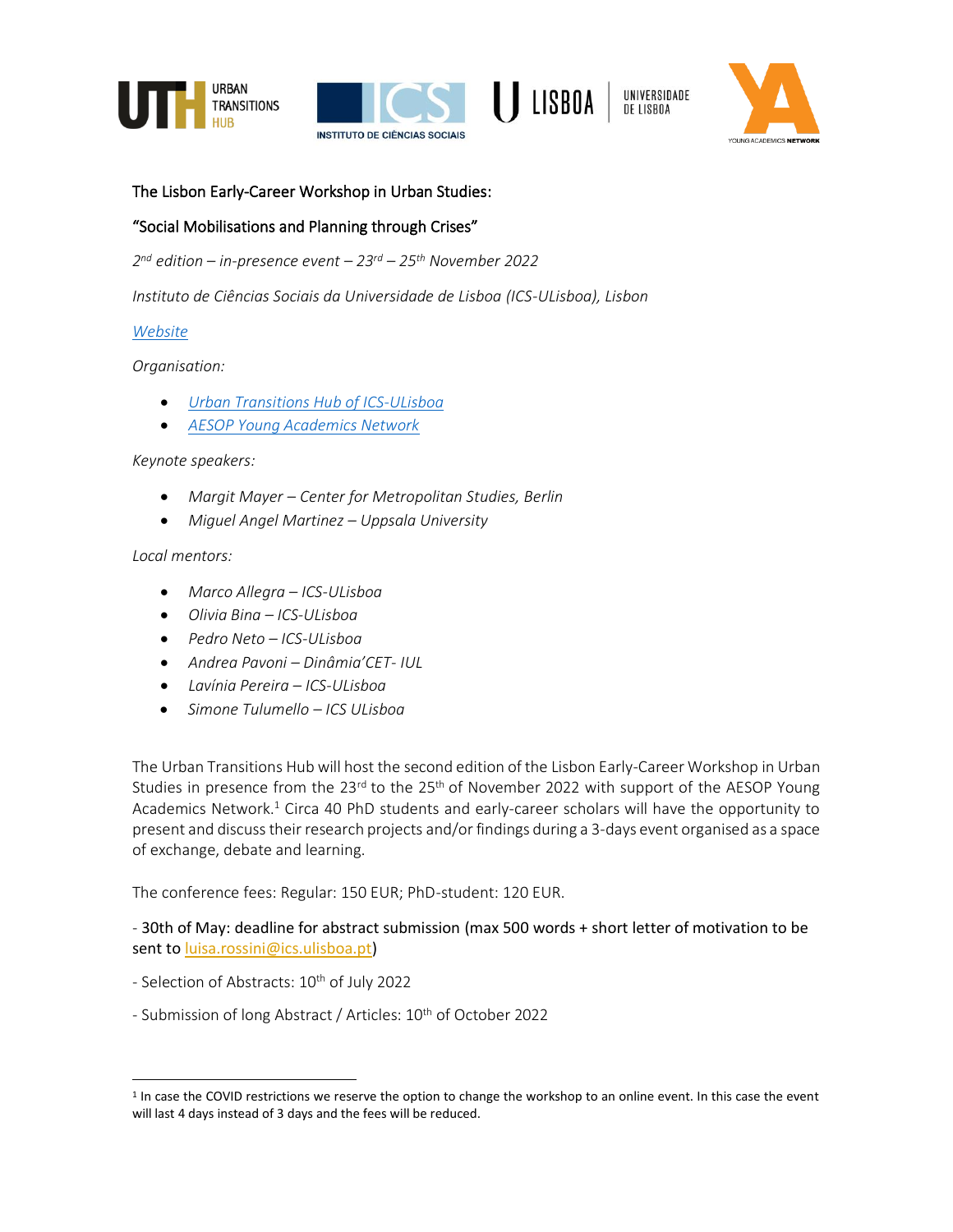







The main topic for the second edition is "Social Mobilisations and Planning through Crises"

This umpteenth crisis brought by the Covid 19, has made more visible the many contradictions of the neoliberal system<sup>2</sup> as well as the bidirectional relationship between urban planning and the crisis.<sup>3</sup>

Many of the justifications used and actions developed by decision-makers have confirmed the neoliberal restructuring as the underlying logic of the urban agenda and planning culture. Pressure on local policies has often been reduced to the call for more economic growth based on the attraction of national and international investors, economic elites and tourism, as city budgets have been contracting and cities have made themselves increasingly dependent on financial markets. Neoliberal urbanism and austerity have contributed to the presence of multiple ongoing crises that are deeply interlocked with global processes of financial accumulation, dispossession and extraction of collective and natural resources, spatial transformation and social reproduction. At the same time, the articulation of multiple crises has been used as a justification to maintain the status quo. For instance, strategies aimed at reducing budget deficits and spending cuts (Donald et al. 2014) imposed by international authorities over national and local governments, mainly after the 2007 global crisis, have never been substantially reversed. The dramatic shrinking of public assets and the privatisation and dismantling of welfare programmes are today one of the major causes of the spread incapacity to provide public alternatives in several policy domains. Likewise, social polarization has been radicalized during the pandemic due to the side-effects of the lock downs and associated restrictions. Socio-spatial inequalities further indicate that the supply-side of the economy is not independent of the demand-side, and rather show the downturn in the dismantling of aggregate demand imposed by the neoliberal doctrines (e.g. assaults on organized labour, the shrinking and/or privatization of public services, the dismantling of welfare programmes, the criminalization of the urban poor and more).

Recurring cycles of systemic crisis have hit societies and economies of many countries, thus, increasing social polarization and impoverishment of territories at the back of increasing conflicts in multiple and interconnected fields (e.g. extractivism and climate change, flows of migrants and refugees and policies of borders and social control and criminalization of poor, etc.). In this context, «(t)he neoliberal city, with its growth-first axiom, its entrepreneurial modes of governance, its strategies of privatization and enclosure, and its two-pronged policy (benign and repressive) for dealing with the social fall-out of these central features (Kunkel & Mayer, 2012; Mayer, 2013a), was met – in each of these dimensions – by challenging movements». <sup>4</sup> Urban social movements (or mobilised groups) are organized in many different forms and use a mix of state-driven mechanisms and more radical practices to advance their causes in protest against specific policies, projects, and regulatory measures, that are considered detrimental to the "right to the city".

<sup>2</sup> Hall, S. and Massey, D. (2010) *Interpreting the Crisis*. Soundings 44, pp. 57–71.

<sup>3</sup> Ponzini, D. (2016) "Introduction: Crisis and Renewal of Contemporary Urban Planning." *European Planning Studies* 24 (7), pp. 1237–1245.

<sup>4</sup> Mayer, M. (2016) "Urban Social Movements in Times of Austerity Politics," in B. Schönig & S. Schipper (eds) *Urban Austerity Impacts of the Global Financial Crisis on Cities in Europe*. Berlin: Theatre der Zeit, pp. 219-241.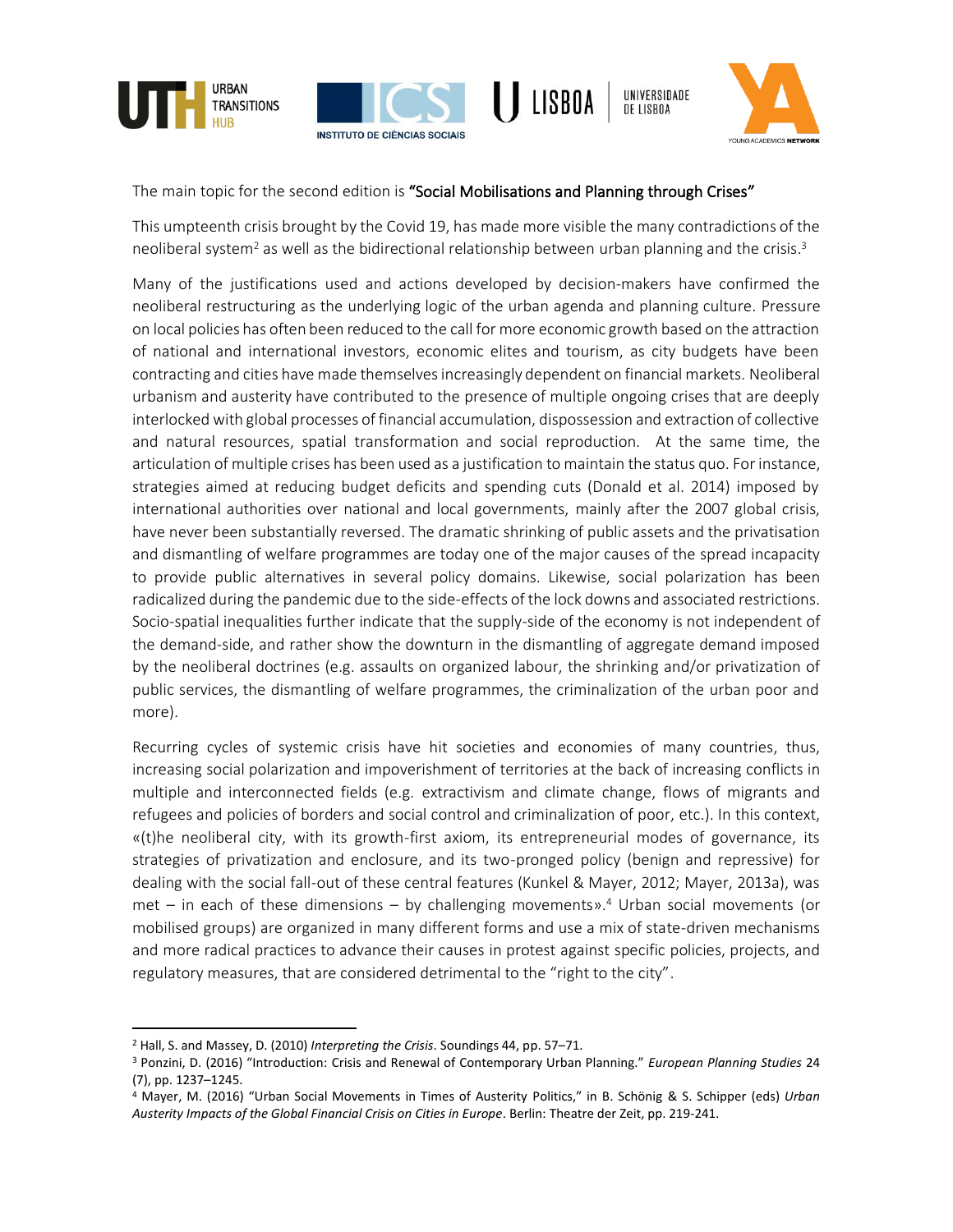







From tenants' organizations activists and movements of housing struggle, who oppose gentrification, evictions and displacement in former working-class neighbourhoods or in illegal settlements and squatted spaces, to citizens' groups reclaiming spaces in opposition to «the conversion of common, collective, and state forms of property rights into exclusive private property rights and the suppression of rights to the commons».<sup>5</sup> Among others, the struggle on "commons" resisting the conversion to the private sector of «common property rights that have been won in the course of the Fordist class struggle (such as access to education, health care, welfare, and state pensions)»<sup>6</sup> is the today major battleground for the confrontation of capital owners and deprived people.

Emerging claims bring a corrosive criticism against the rules imposed by global neoliberal and austerity development patterns, while giving force to the democratic debate from a bottom-up perspective. However, movements are often hijacked both in «benign programs seeking to incorporate precarious or impoverished groups as well as areas into upgrading schemes and "creative city" policies for local marketing», and for «upwardly mobile cities to compete for top places in the global competition by branding themselves as diverse, sustainable, and green». 7 In this framework, the creative mobilization of ideas from citizens and new market actors can be seen as a 'urban renaissance' both under the rhetoric of the Big Society, in which voluntary, non-profit and business actors are hijacked through the state withdrawal as potential alternatives for local administrations to provide local services both are mobilized for alternative strategies of urban regeneration. The increasingly pervasive "governmentalization" of urban experience, however, tends to put the citizen into a specific governmental rationality based on rights, responsibilities and duties. When Michel Foucault identified the "population" as the target of the rising governmental rationality in the modern age, this meant to increase awareness of rights and entitlements, as well as duties and responsibilities, eventually leading to a self-governmental society.<sup>8</sup> The emphasis placed on the link between rights and responsibilities holds a wide range of consequences, which can be viewed either as complementary or contradictory to each other.

In the neoliberal era, policies devoted to imitate development patterns imposed by global agents, have sought economic growth and opportunities for urban development, which has intensified social polarization at the back of social mobilizations. Likewise, spreading inequalities have also nurtured claims for social, civil and political rights. «These phenomena shed light on the increasingly moral connotation of urban government in advanced liberal societies. The idea of citizen participation in the public sphere and the related ideal of the "active citizen" are pursued through the mobilization of a variegated repertoire of policies and regulations orientating the moral conduct of the urban

<sup>5</sup> Mayer, M. (2013), "Preface," in *Squatting in Europe: radical spaces, urban struggle* (ed. by) Squatting European Kollective. Minor Compositions, Autonomedia.

<sup>6</sup> Ibid.

<sup>7</sup> Mayer, M. (2016) "Urban Social Movements in Times of Austerity Politics," in B. Schönig & S. Schipper (eds) *Urban Austerity Impacts of the Global Financial Crisis on Cities in Europe*. Berlin: Theatre der Zeit, pp. 219-241.

<sup>8</sup> Imrie, R. and Raco, M. (2000) "Governmentality and Rights and Responsibilities in Urban Policy." In *Environment and Planning A*, volume 32, pp. 2187-2204.

Marinetto, M. (2003) "Who Wants to be an Active Citizen? The Politics and Practice of Community Involvement." In *Sociology*, Volume 37(1), pp. 103–120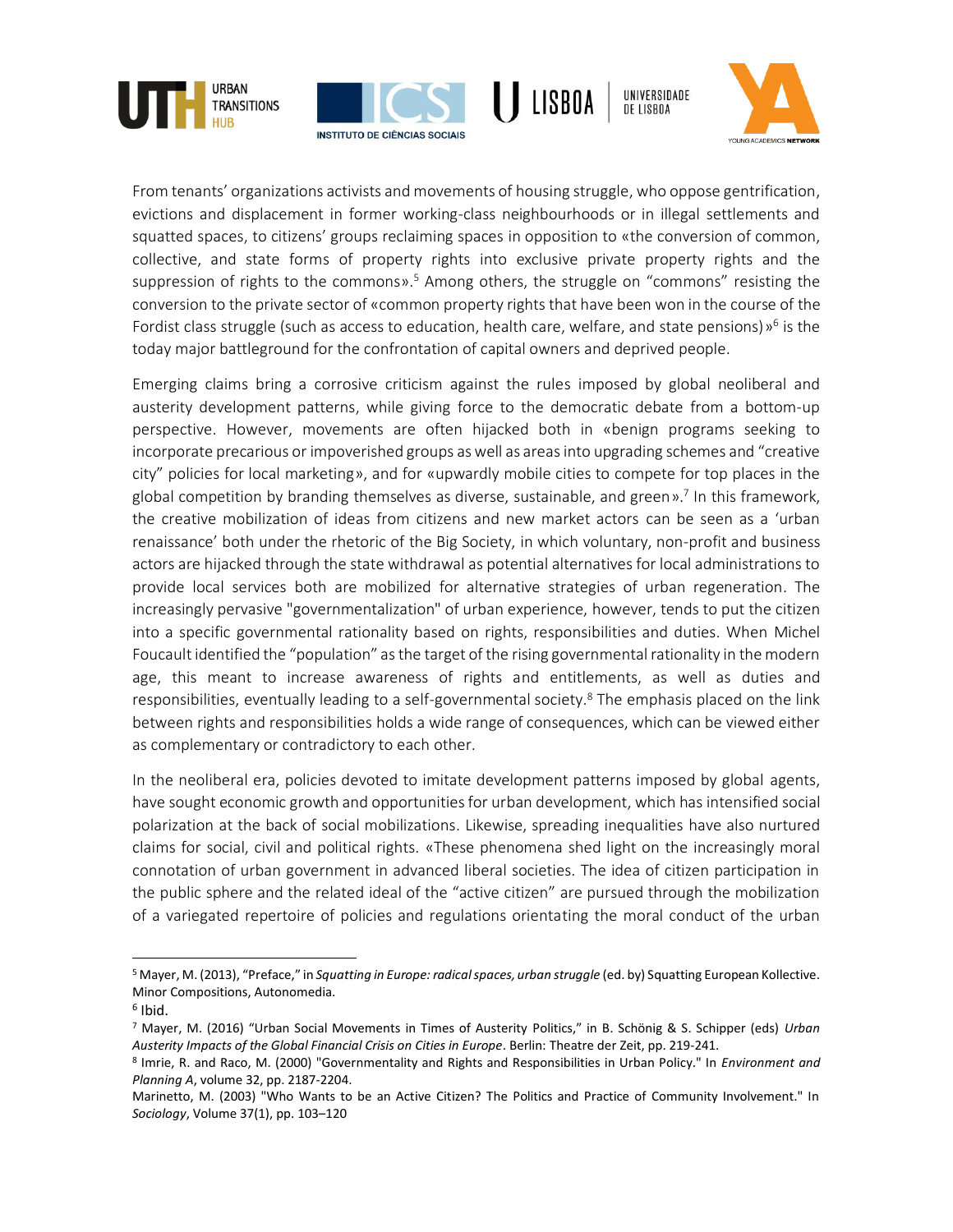







community (understood as a collective entity and as a complex of individuals), while classic goals of socio-economic emancipation and justice appear to be marginalized from the urban policy agenda despite persistent struggles making reference to them».<sup>9</sup> In this special context, the present conjuncture, and the social pressure generated by an extraordinary event like this pandemic and the other parallel crisis, is triggering the emergence of new mobilized groups and strategic claims (e.g. concerning housing see Martinez 2019<sup>10</sup> on strategic vs tactic claim-making)?

New forward-looking perspectives are necessary if we are to muddle through these volatile times, and contribute visions, charts and plans for a more sustainable planetary future. This workshop will be dedicated to discussing critical approaches to urban planning and social mobilizations through the ongoing multiple crises, with a focus on four interlocked lines of inquiry:

- Urban impacts from multiple crisis through extractivism and dispossession of natural and collective resources
- Urban experimentations in the face of the systemic capitalism crisis and the attempts to restructuring developmental models
- Urban social movements, mobilisations, and practices of resistance to competing hegemonic visions
- Citizens' participation and the post-politicization of the public debate

As the main goal of the workshop is to offer a space for discussion and improvement of ongoing research, papers will above all consider theoretical questions and development, preliminary analyses of empirical findings and reflections on epistemological/methodological dimensions – or a mix of two or more of these approaches.

The workshop will be composed of:

- Plenary keynote sessions with following interactive debate;
- Breakout parallel sessions divided in groups, participants will present their paper ( $\approx$ 20 min) and 'defend' it from comments by a mentor and other participants (~40 min.);
- Q&A on strategies and tips for academic publishing, and post-PhD challenges;
- Wrap-up session with discussion on lessons learned.

### Organising and scientific committee

Luisa Rossini (ICS-ULisboa) Roberto Falanga (ICS-ULisboa) Mafalda Pereira (ICS-ULisboa)

<sup>9</sup> Rossi, U. and Vanolo, R. (2011). *Urban Political Geographies: A Global Perspective*. SAGE Publications Ltd.

<sup>&</sup>lt;sup>10</sup> Martinez, M.A. (2019) "Bitter wins or a long-distance race? Social and political outcomes of the Spanish housing movement", *Housing studies*, Vol. 34-10, pp. 1588-1611.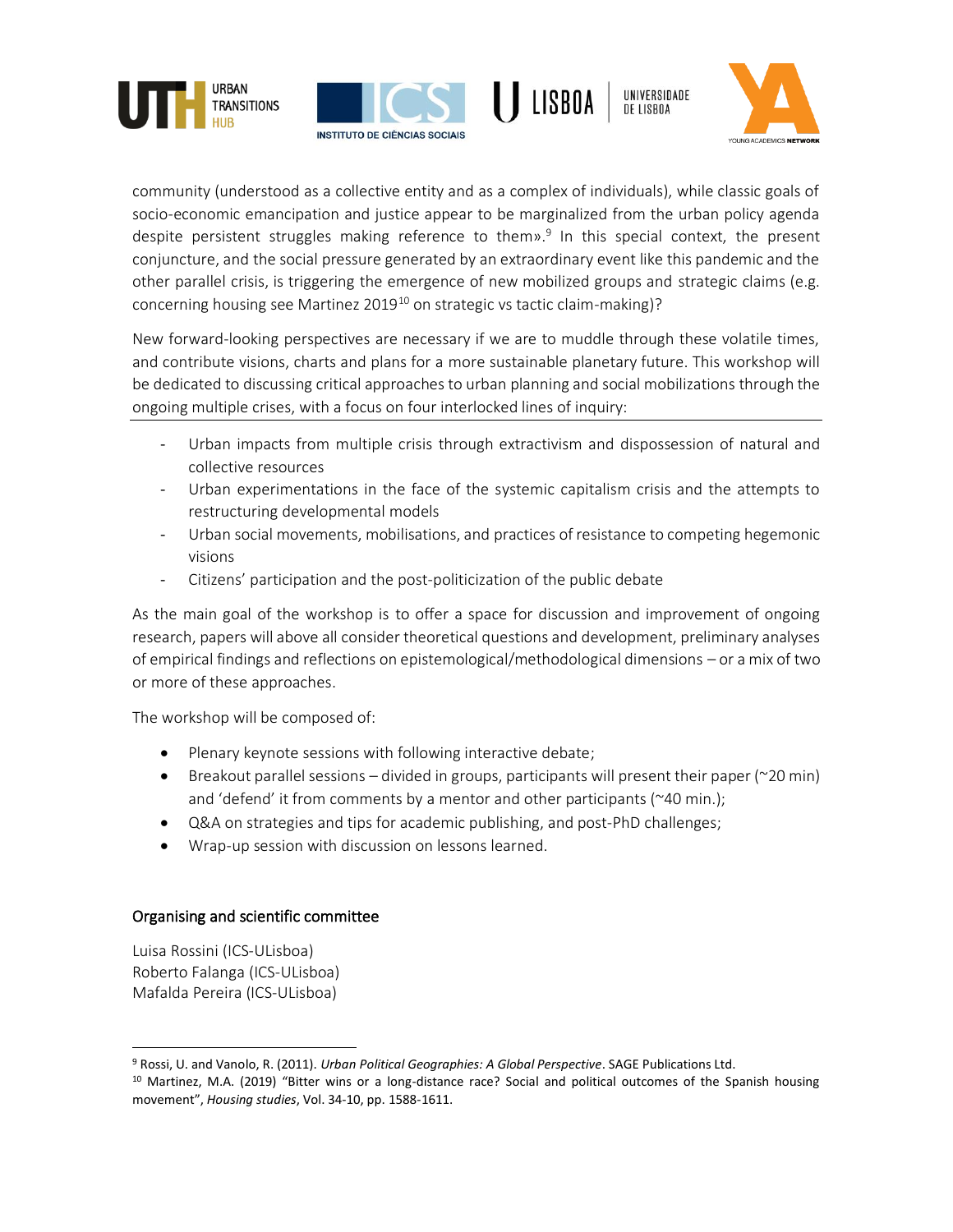







#### Keynote speakers' short bio

*Margit Mayer* is a political scientist. She is Senior Researcher at the Center for Metropolitan Studies, CMS (Technical University Berlin, TUB) and Professor Emerita at the Free University of Berlin. She has been a visiting professor at the University of California, Berkeley, University of California, Santa Cruz and at the New School for Social Research, New York. Since 1987, she has been a Professor in the Department of Political Science at the Free University of Berlin, and since 1990 also at the JF-Kennedy Institute for North American Studies. Mayer is considered today one of the most important scholars in the field of Comparative Neoliberal Urban Politics; the Role of Local Movements and Resistance and Solidarity City. Moreover, her contribution has touched on US parliamentary and extraparliamentary politics, new social movements in the USA and Germany, urban development and urban development policy, the restructuring of the welfare state and homelessness in the USA and Germany from a comparative perspective. Her publications are a key reference for the analysis of urban social movements and neoliberal politics in urban development dynamics. We mention some of the most cited: *Cities for people, not for profit: Critical urban theory and the right to the city* (Brenner, Marcuse, Mayer, 2012, Routledge); "The 'Right to the City' in the context of shifting mottos of urban social movements" (Mayer, 2009 - *City. Analysis of Urban Trends* 13/2-3, 362-374); "The onward sweep of social capital: causes and consequences for understanding cities, communities and urban movements" (Mayer, 2003 - *International journal of urban and regional research* 27/1, 110- 132); "First world urban activism: Beyond austerity urbanism and creative city politics" (Mayer, 2013 - *City: Analysis of Urban Trends, Culture, Theory, Policy , Action* , 17/1, 5-19); "Contesting the neoliberalization of urban governance" (Mayer, 2007 - in: H. Leitner, J. Peck, E. Sheppard, eds., *Contesting neoliberalism; The Urban Frontier*. New York: Guilford Press, 90-115).

Many of her publications are freely available here: <https://thestacks.libaac.de/browse?type=author&value=Mayer%2C+Margit>

*Miguel A. Martínez* is a Professor of Housing and Urban Sociology at IBF (Institute for Housing and Urban Research), Uppsala University (Sweden). His research focus has been mostly related to urban sociology and social movements. He held teaching positions in different universities of Spain, Portugal and Hong Kong. In addition, he participated in various social movements and was one of the founders of the activist-research network Squatting Everywhere Kollective. From 2011 he widened his critical approach with the study of anti-neoliberal, pro-democracy and pro-commons movements such as the 15M / Indignados in Spain and the Umbrella Movement in Hong Kong. In his present research projects, he is studying intersectional outcomes of the housing movement in Spain and urban struggles across Brazil and Europe. He is the author of *Squatters in the Capitalist City* (Routledge, 2020), editor of *The Urban Politics of Squatters' Movements* (Palgrave, 2018), and co-editor of *Contested Cities and Urban Activism* (Palgrave, 2019).

Most of his publications are freely available at: [www.miguelangelmartinez.net](http://www.miguelangelmartinez.net/)